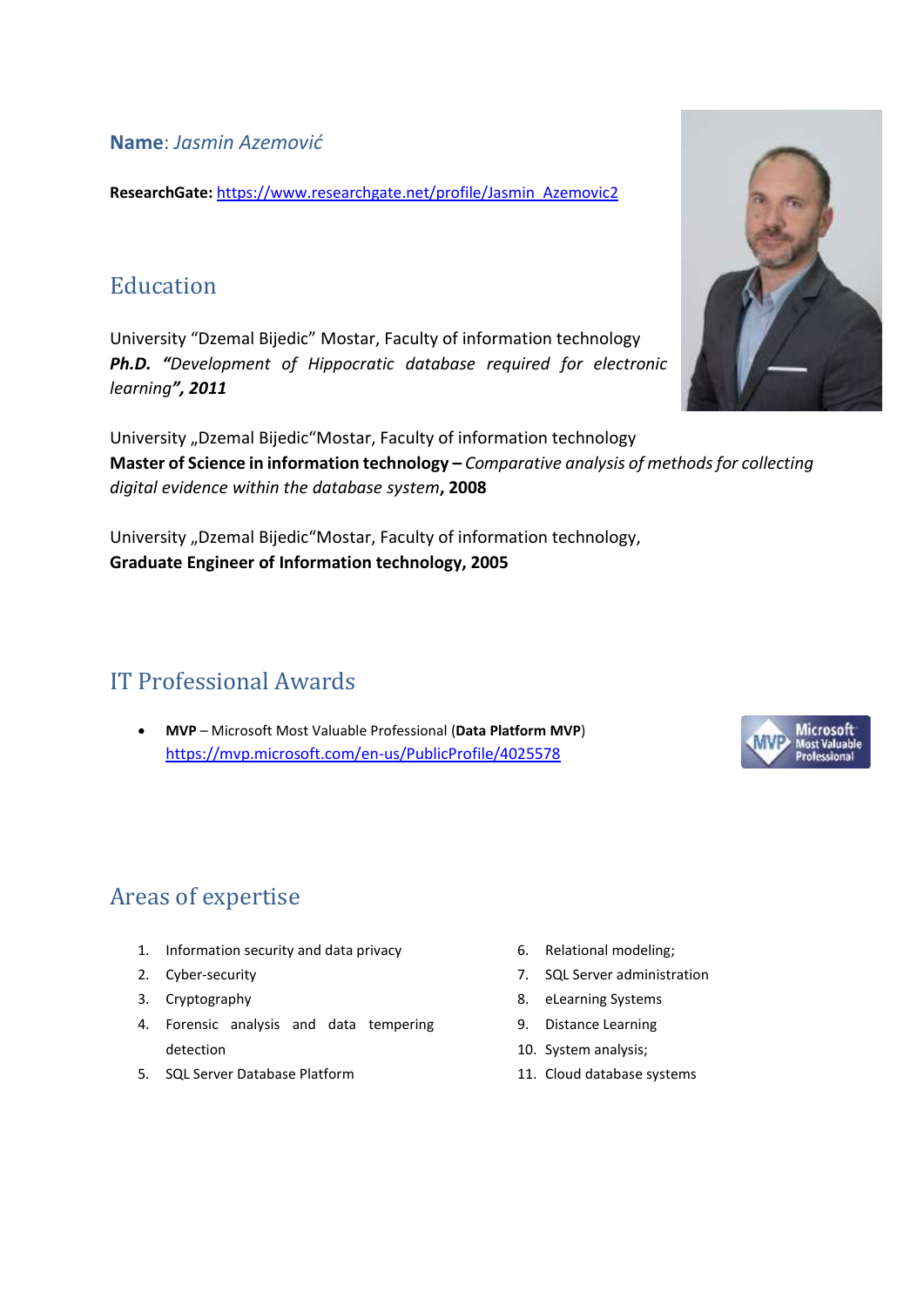## Professional working experience

| Year             | <b>Position</b>                                                 | <b>Institution</b>                                                              |
|------------------|-----------------------------------------------------------------|---------------------------------------------------------------------------------|
| 2020 - current   | $CISO$ – Chief<br><b>Information</b><br><b>Security Officer</b> | <b>Mistral Technologies</b>                                                     |
| 2019-2020        | <b>Head of Operations</b>                                       | Mistral Technologies                                                            |
| $2006$ – current | Cyber-security<br>consulting                                    | Large companies, Banking and finance,<br><b>Education and Government sector</b> |
| 2006 - current   | <b>SQL Server</b><br>consulting                                 | Large companies, Banking and finance,<br><b>Education and Government sector</b> |

## Academic and teaching experience

| Year           | <b>Position</b>                                                                                                                            | <b>Institution</b>                          |
|----------------|--------------------------------------------------------------------------------------------------------------------------------------------|---------------------------------------------|
| 1999 - current | Student assistant,<br>Assistant, Teaching<br>assistant, Assistant<br>Professor, Visiting<br>Professor, Dean,<br><b>Associate Professor</b> | <b>Local and international Universities</b> |

## Academic courses

- 1. Introduction to Database Systems
- 2. Database Management Systems
- 3. Business Intelligence
- 4. Advanced Topic in Database Management Systems
- 5. Information Security
- 6. Cybercrime
- 7. Digital Forensics
- 8. Information technologies
- 9. Introduction to Programming
- 10. Introduction to Cryptography
- 11. Ethics in information technologies
- 12. Cloud computing

*Between 2002 and 2020, I had taught approximately 3500 academic hours of classes*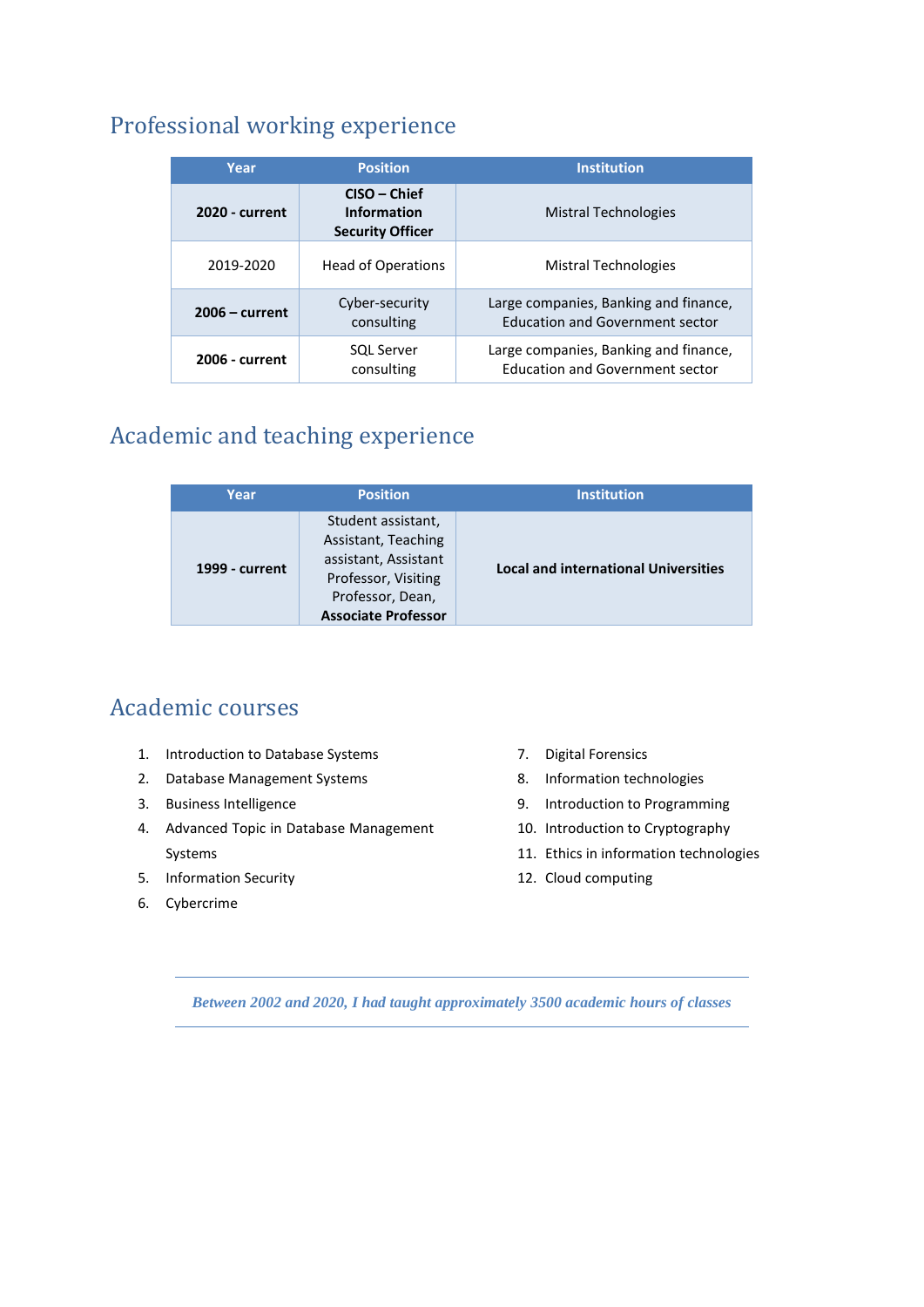### Books

- 1. T-SQL Course for beginners, MVP Press, 2012 https://www.mvp-press.com/courses/sql/sql12-wts/
- 2. Securing SQL Server 2012, MVP Press, 2014 https://shop.courseware-marketplace.com/en-GB/Public/CommunityCourseware/Category/78035- MicrosoftSQLServer/CourseDetails/55096AC
- 3. SQL Server on Linux, Packt Publishing, 2017 https://www.amazon.com/SQL-Server-Linux-Jasmin-Azemovic-ebook/dp/B0713YGXWG/

#### Research and scientific paper

- 1. Mušić, D. & Azemović, J. (2009). "**Applying Case-based Reasoning for Mobile Support in Diagnosing Infective Diseases**, "2009 International Conference on Signal Processing Systems, Singapore, pp. 779- 783 (Indexed by: EI Compendex, INSPEC, Thomson ISI).
- 2. Azemović, J. & Mušić, D. (2009). "Efficient model for detection data and data scheme tempering with **purpose of valid forensic analysis**, "International Conference on Computer Engineering and Applications, Manila, Philippine, pp. 85-91 (Indexed by: EI Compendex, INSPEC, Thomson ISI (ISTP)).
- 3. Mušić, D., Azemović, J. & Čatrnja, E. (2009). "**Influence of learning communities and collaborative learning on student's success**, "International Conference on Software Technology and Engineering, Chennai, India, pp. 174-178 (Indexed by: EI Compendex, INSPEC, Thomson ISI (ISTP)).
- 4. Mušić, D., Azemović, J. & El-Zayat, M. (2009). **"Components of the efficient eUniversity system**, "2nd IEEE International Conference on Computer Science and Information Technology (ICCSIT 2009), Beijing, China, pp. 32 – 36 (Indexed by: EI Compendex, INSPEC, Thomson ISI (ISTP)).
- 5. Bevanda, V., Azemović J. & Mušić, D. (2009). "**Privacy preserving in eLearning environment (Case of modelling Hippocratic database structure**), "4th Balkan Conference in Informatics (BCI '09), Bevanda V., Azemović J., Mušić D., Thessaloniki, Greece, 2009, pp. 47-52 (Indexed by: INSPEC).
- 6. Azemović, J. & Mušić, D. (2010). "**Methods for efficient digital evidences collecting of business process and user activity in eLearning environments**, "International Conference on e-Education, e-Business, e-Management and e-Learning (IC4E 2010), China, pp. 126-130 (Indexed by: EI Compendex, INSPEC, Thomson ISI (ISTP))
- 7. Azemović, J. & Mušić, (2010). "**Comparative analysis of efficient methods for storing unstructured data into database with accent on performance**", International Conference on Education Technology and Computer (ICETC 2010), Shanghai, China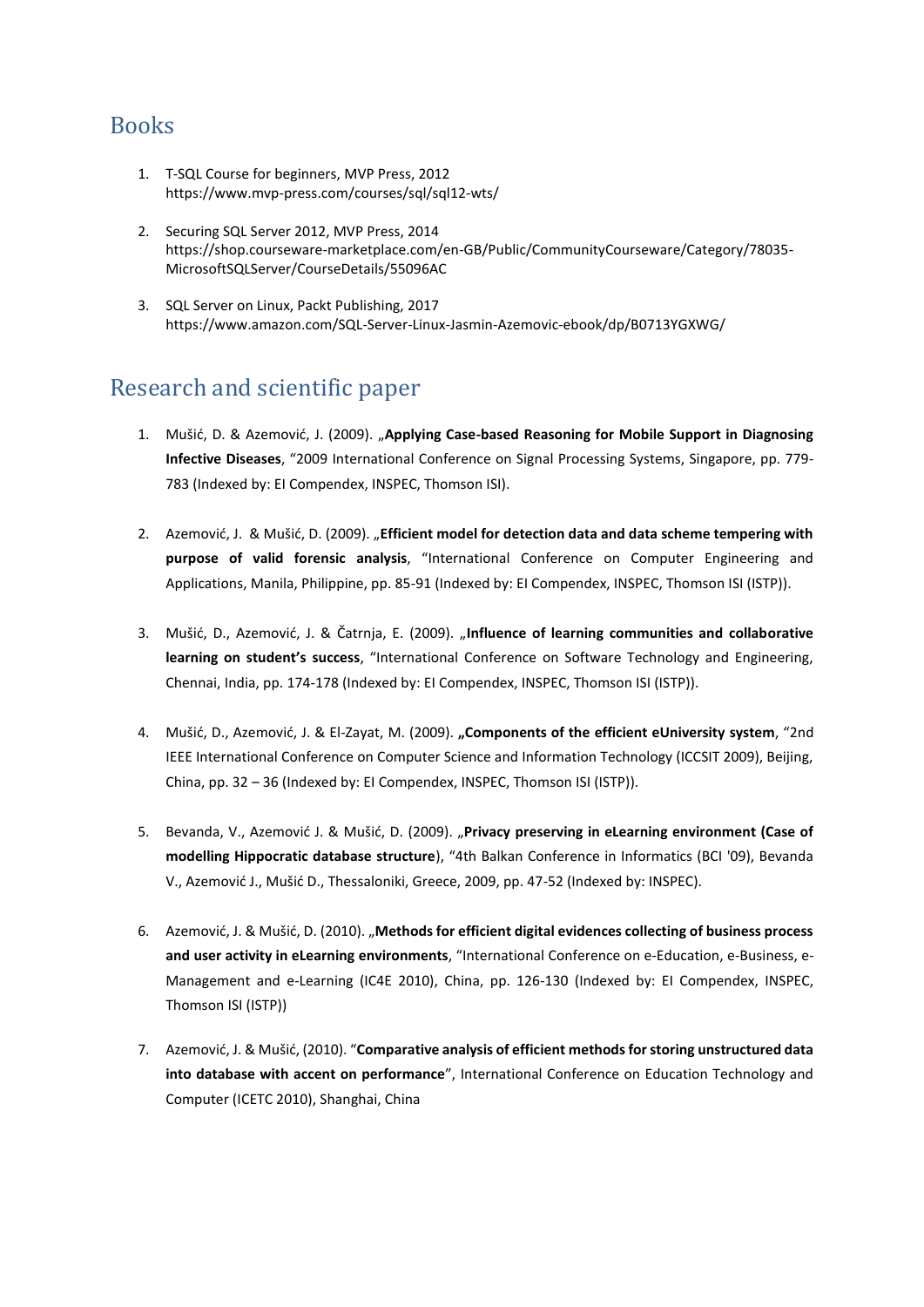- 8. Šabić, A & Azemović, J (2010)" **Model of efficient Assessment System with accent on Privacy, Security and Integration with E-University Components**", International Conference on Education Technology and Computer (ICETC 2010), Shanghai, China
- 9. Azemović, J & Bevanda, V. (2011). "**Comparative analysis of performance impact in eLearning**  environments using Hippocratic database principles "The 2nd International Conference on Data Storage and Data Engineering, IEEE Catalog Number: CFP1101J-PRT, ISBN: 978-1-4244-9611-2
- 10. Azemović, J. (2012) "**Privacy Aware eLearning environment based on Hippocratic database principles "The** 5th Balkan Conference in Informatics (BCI 2012, ACM paper)
- 11. Elmin Sudić, Jasmin Azemović (2014) **"Comparative analysis of regular and cloud disaster and recovery systems",** (ISSN 1847-2001 e-ISSN 1848-2295), Central European Conference on Information and Intelligent Systems (CECIIS).
- 12. Mujkic A., Azemović J. (2014) "**Comparative analysis NoSQL and RDBMS with an emphasis on performance",** The International Conference on e-Education (ICeE 2014)
- 13. Šehidić A., Tipura L., Azemović J. (2014) "**Comparative Analysis of Auditing using Classic SQL and CLR Methods with Accent on Performance Influence "**, The International Conference on e-Education (ICeE 2014)
- 14. Zerina Masetic, Abdulhamit Subasi, Jasmin Azemović, **Malicious Web Sites Detection using C4.5 Decision Tree**, Southeast Europe Journal of Soft Computing, : www.scjournal.com.ba (2015)
- 15. Samed Jukić, Jasmin Azemović, Dino Kečo, Jasmin Kevrić, **COMPARISON OF MACHINE LEARNING TECHNIQUES IN SPAM E-MAIL CLASSIFICATION,** Southeast Europe Journal of Soft Computing, www.scjournal.com.ba (2015)
- 16. Elmir Babović, Dragica Radosav, Denis Mušić, Jasmin Azemović, **Intelligent Collision Detection with Dynamic Obstacles in 2D and 3D Space Based on Human Behavior**, ICISCE2018, 20-22/07/2018.
- 17. Elmir Babović, Dragica Radosav, Denis Mušić, Jasmin Azemović, **Sliding Holt Algorithm for Collision Detection with Dynamic Obstacles in 2D and 3D space**, ICNTET 2018, 7-8/09/2018
- 18. Azra Bajramović, Aida Brkan-Vejzović, Armina Hubana, Jasmin Azemović, Denis Mušić, Zanin Vejzović, **Multidisciplinarni dodiplomski studij Poslovne informatike iz perspektive ekonomije i kompjutinga – prilagodba savremenom poslovanju**, 13 Zbornik radova Ekonomskog fakulteta Brčko,zbornik.efb.ues.rs.ba, 2019
- 19. Vanja Ćatić Kuko, Denis Mušić, Jasmin Azemović, Zanin Vejzović, **Model of foresight of agile software team members by personality traits**, 8th International Conference on Computer, Information and Telecommunication Systems, IEEE, 2019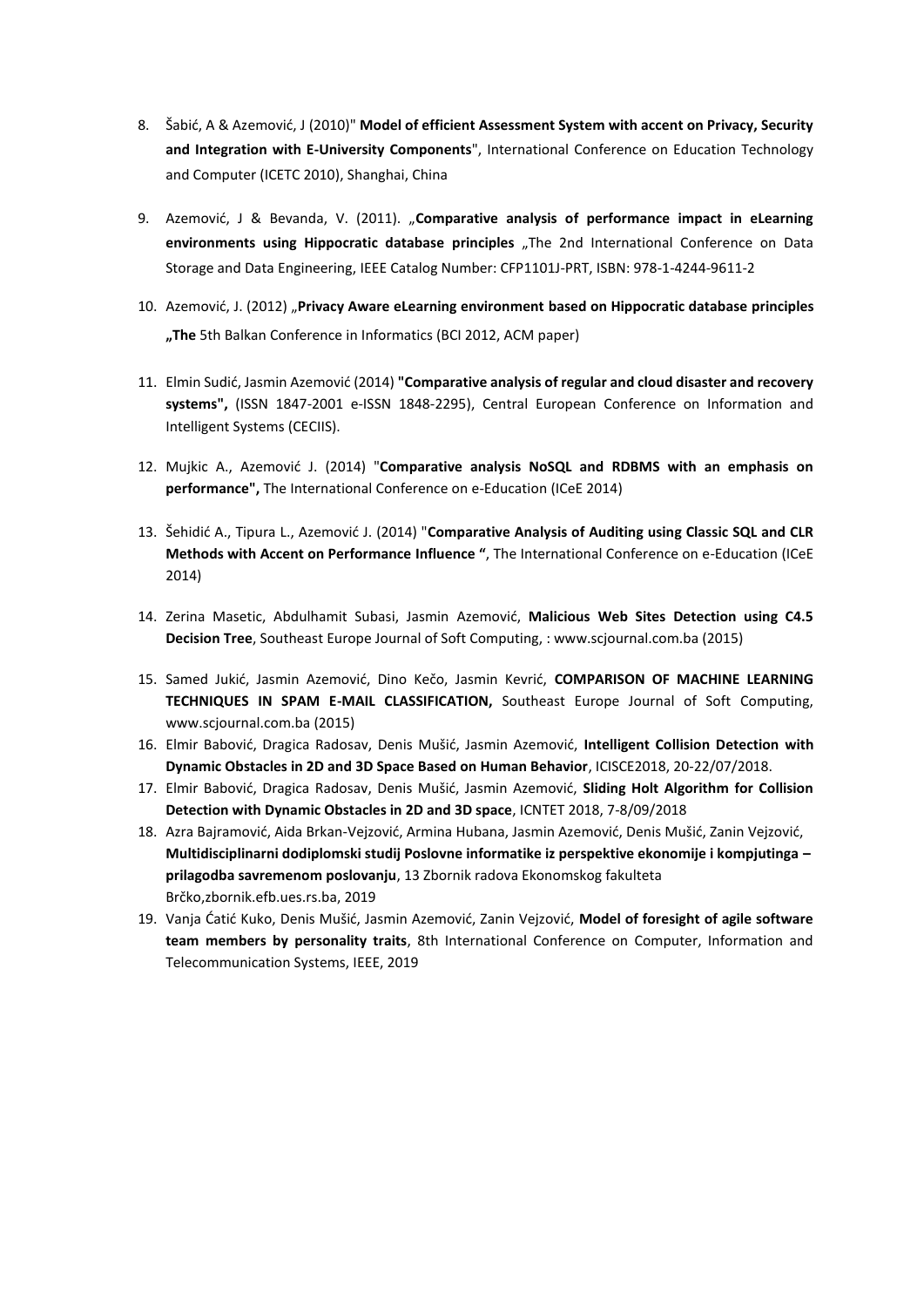### Conferences, trainings and user group speaking

*Between 2005 and 2020, I had more than 80 professional speaking engagements*

- 1. WindDays (2005 Academic Day) **DLWMS 2.0,** Opatija
- 2. WinDays (2006 Academic Day) **Virtual Classroom**, Opatija
- 3. MS Community (2007) **Digital evidence and database**, Sarajevo
- 4. MS Community (2008) **SQL Server GT (Performance tuning)**, Sarajevo
- 5. MS Community (2009) **SQL Azure**, Sarajevo
- 6. MS Community (2010) **SQL Server Filestream**, Sarajevo
- 7. BizSpark Camp (2010) **SQL Azure V1**, Tuzla
- 8. SIT (2010) **Distance learning platform based on SQL Server**, Široki Brijeg
- 9. MS Innovation Forum (2010) **Distance Learning and SQL Server backend,** Sarajevo
- 10. MS Community (2010) **Beyond Relational Filestream**, Sarajevo
- 11. MS DevDays (2010) **SQL Server R2 Lunch**, Banja Luka
- 12. Microsoft TechNet (2010) **DBA@SQL Azure**, Sarajevo
- 13. Microsoft Network (2011) **CSI SQL Server (Digital evidence collecting)**, Banja Luka
- 14. Microsoft Tech Days (2011) **SQL Server Best of**, Sarajevo
- 15. SQL Server Training, MS BiH (2011): **Analysis, design and relational modeling**, Sarajevo
- 16. SQL Server TuneIN (2011) **CSI SQL Server,** Zagreb
- 17. MS Sinergija (2011) **CSI SQL Server,** Beograd
- 18. MS Sinergija (2011) **Unstructured data,** Beograd
- 19. MS TechNet (2011) **- SQL Server 2012-Storage without limits**, Sarajevo
- 20. MS Network (2012) **SQL Server 2012 evolution**, Mostar
- 21. MS Network (2012) **SQL Server Rapid database development,** Mostar
- 22. MS Community conference **SQL Server 2012 Evolution**, Sarajevo
- 23. Central Bank of Bosnia and Herzegovina, Staff training (2012) **SQL Server Administration**, Sarajevo
- 24. Central Bank of Bosnia and Herzegovina, Staff training (2013) **Securing SQL Server**, Sarajevo
- 25. MS Network (2013) **– SQL Server Confidential,** Teslić
- 26. MS Network (2013) **DLWMS 3 eUniversity system,** Teslić
- 27. MS Community conference (2013) **SQL Server 2014 In-Memory OLTP**, Sarajevo
- 28. Microsoft TechDay (2013) **SQL Server Threats and Countermeasures,** Sarajevo
- 29. MS Community conference (2014) **- SELECT TOP 5 FROM sql\_server\_2014\_features,** Sarajevo
- 30. WinDays (2014) **SQL Server Threats and Countermeasures**, Umag
- 31. MS Network (2014) **SQL Server @Warp Speed**, Teslić
- 32. SIT (2014) **Verifikacija IT kadra na tržištu rada**, Mostar
- 33. SQL TuneIN (2014) **SQL Server Confidential** Zagreb
- 34. MS Sinergija (2014) **Secure your data in SQL Server environment**, Beograd
- 35. MS Network (2015) **SQL Azure Database V12 (DaaS za obicnu raju)**, Neum
- 36. NTK (2015) **CSI SQL Server**, Portorož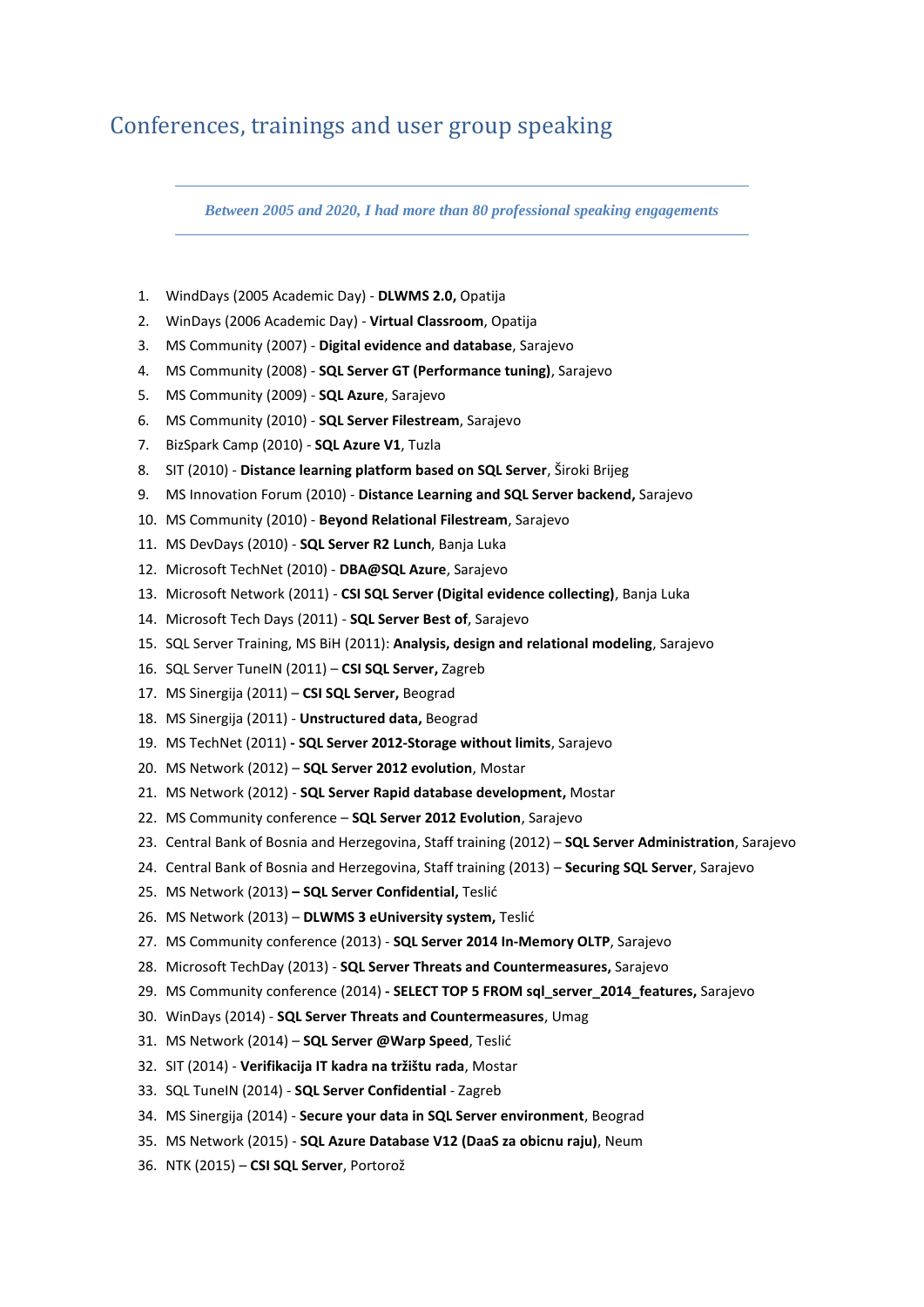- 37. MS Community Conference (2015) **SQL Server 2016 Security Enhancements,** Sarajevo
- 38. HUB387 (2015) **Cloud Data Camp,** Sarajevo
- 39. ComTrade (2015) **SQL Azure Hands On**, Banja Luka
- 40. Logosoft (2015) **SQL Azure Hands On**, Sarajevo
- 41. Microsoft TechDay (2015) **SQL Azure Database**, Mostar
- 42. MS Network (2016) **SQL Server 2016 Data Platform Overview**, Neum
- 43. NTK (2016) **Minimizing consequences of data breach (or how to prevent Ashely Madison scenario)** – Portorož
- 44. MS Community conference (2016) **Cyber Self Defense,** Sarajevo
- 45. MS Network (2017), **SQL Server loves Linux**, Neum
- 46. WinDays (2017), **SQL Server loves Linux**, Poreč
- 47. SQL Saturday (2017**), SQL Server on Linux**, Banja Luka
- 48. MS Community 6 (2017), **SQL Server on Linux**, Sarajevo
- 49. MS Slovenia (2017), **SQL Server on Linux** Workshop, Ljubljana
- 50. Winter forensics school (2018), **CSI Database**, Sarajevo
- 51. Microsoft Bosnia and Herzegovina (2018), **DaaS**, Sarajevo
- 52. MS Network (2018), **SQL Server vs. mssql-server**, Neum
- 53. SQL Server na Azure platformi **DaaS**, ApiLab, Sarajevo
- 54. WinDays (2018), **SQL Server vs. mssql-server**, Poreč
- 55. MS Community (2018), **SQL Server Operations Studio ( ...zamjena za SSMS )**, Sarajevo
- 56. Best association (2018), **Big Data and AI – Threat or Opportunity**, Mostar
- 57. SQL Saturday (2018), **Minimizing consequences of data breach using SQL Server**, Banja Luka
- 58. Code Hub Mostar (2019), **SQL Server vs. mssql-server**, Mostar
- 59. Embassies of the Kingdom of Saudi Arabia, Cultural Center "King Fahd" (2019), **CSI: Database**, Sarajevo
- 60. MS Network (2019), **SQL Server 2019 key features and improvements**, Neum
- 61. WinDays (2019), **SQL Server 2019 Applied Cryptography**, Šibenik
- 62. TechCruise (2019), **Data breaches Are we aware of consequences**, Tuzla
- 63. MS Community (2019), **SQL Server 2019 Applied Cryptography**, Sarajevo
- 64. ATD (2019), **Database forensics investigation**, Zagreb
- 65. Mistral (2019), **The Mistral Security Manifesto**, Sarajevo
- 66. Mistral (2019), **SQL Server 2019 Applied Cryptography**, Sarajevo
- 67. Mistral (2019), **Mistral Security 2020 Goals**, Sarajevo
- 68. Gigi School (2019), **Information security fundamentals**, Sarajevo
- 69. Mistral (2019), **Disk Encryption Policy**, Sarajevo
- 70. Mistral (2020), **Sensitive Data Exposure**, Sarajevo
- 71. Mini SQLSat Croatia (2020) **Data breaches Are we aware of consequences**, On-line edition
- 72. Security Practice Group (2020), **Data Anonymization**, On-line edition
- 73. Security Practice Group (2020), Data Engineering, On-line edition
- 74. Security Practice Group (2020), Data Manipulation, On-line edition
- 75. Security Practice Group (2020), Personal Cybersecurity Hygiene, On-line edition
- 76. Security Practice Group (2020), CSI SQL Server, On-line edition
- 77. Security Practice Group (2020), Handle data with care, On-line edition
- 78. Security Practice Group (2020), Advanced topics, On-line edition